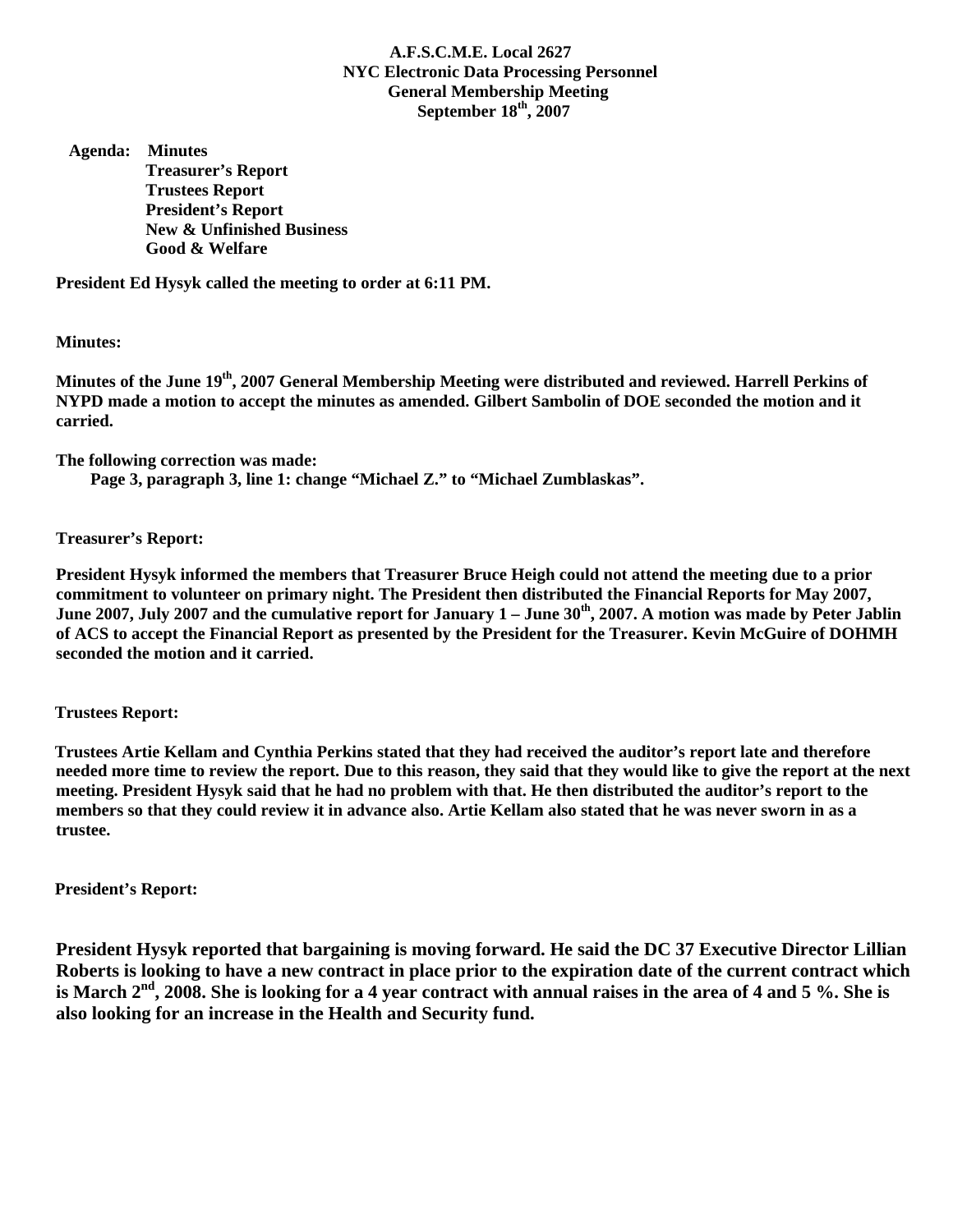**President Hysyk gave the civil service report. He said that only a few appointments were made during the summer. His report was as follows: Computer Associate (SW) Open Competitive list (Exam 4053) – 8 candidates were appointed; Computer Associate (SW) Promotional list (Exam 4542) – 4 candidates were appointed; Computer Associate (Operations) OC (Exam 3028) – 2 candidates were appointed; Computer Associate (Operations) Promotional list (Exam 3521) – the list was not used during this period; Computer Specialist (Operations) Promotional list (Exam 3537) – 1 candidate appointed; Computer Programmer Analyst Open Competitive list (Exam 4045) – 2 candidates appointed; Computer Specialist (SW) Open Competitive list (Exam 3013), 6 candidates were appointed; Computer Specialist (Operations) Open Competitive list (Exam 3050) – no appointments. Ed then concluded the civil service report.** 

**President Hysyk stated that there are approximately 30,000 provisionals employed by the city. Under civil service law provisionals should not be employed for longer than 9 months. The city has not been following the law. Ed said that Martha Hirst, Commissioner of DCAS, has stated that she has a mandate to reduce the number of provisionals over the next 5 years down to a more manageable level of 5,000.** 

**Ralph Dibello (NYPD) asked if it was true that the mayor asked the agencies to freeze all hirings and promotions. President Hysyk said that he has not heard of that. Ed said that there was a message that came out about the budget saying that the mayor had asked OMB to ask agencies to look at their budgets.** 

**John Reyes of DoITT asked if a meeting was ever held with the commissioner of DoITT concerning the movement of civil service lists. President Hysyk said that DoITT and some of the other agencies have very few provisionals. He said that DoITT has no provisionals in the Computer Specialist (Operations) title. He also said that the unions cannot force an agency to hire from a promotional or open competitive list if there are no provisionals to replace in that title. He added that if someone is doing out-of-title work, a grievance may be a way of addressing that situation.** 

President Hysyk discussed the Salary Review Panel which met on July 18<sup>th</sup>, 2007. The titles that were addressed were **Computer Specialist (Software), Computer Specialist (Operations), Telecommunications Specialist, Computer Programmer Analyst Trainee. A group of members at HRA assembled a package for the Computer Specialist (SW) title. Dana Hudes of HRA presented this package to the salary review panel to justify an increase in salary for Computer Specialists (SW). President Hysyk presented justifications for the other three titles.** 

**President Hysyk talked about Weingarten Rights. A member has a right to have a union representative present if that member is the subject of possible disciplinary action.** 

**The Long Beach decision was discussed. A lawsuit was brought against the city of Long Beach, Long Island for laying off provisionals without following due process rights. CSEA 1000, the union who took the city to court, lost the case. As a result , the Long Beach decision is having a ripple effect throughout New York State. This decision gives the city, the county or state government the opportunity to layoff provisionals whether they have one month or ten years on the job. Even though we have a 2-year due process clause in our city-wide contract, this court decision has made it invalid. Currently the City of New York has no plan to layoff their 30,000+ provisional employees although it does have that right. The unions are trying to address this issue through legislation. President Hysyk said that so far, no agency has come forward to discuss any layoffs with the union.** 

**Lenny Days of HRA reported that 2 provisional Computer Aides have recently been let go at his agency. Ed said that no member has called the office making him aware of any layoffs.** 

**President Hysyk then moved on to report other union business.**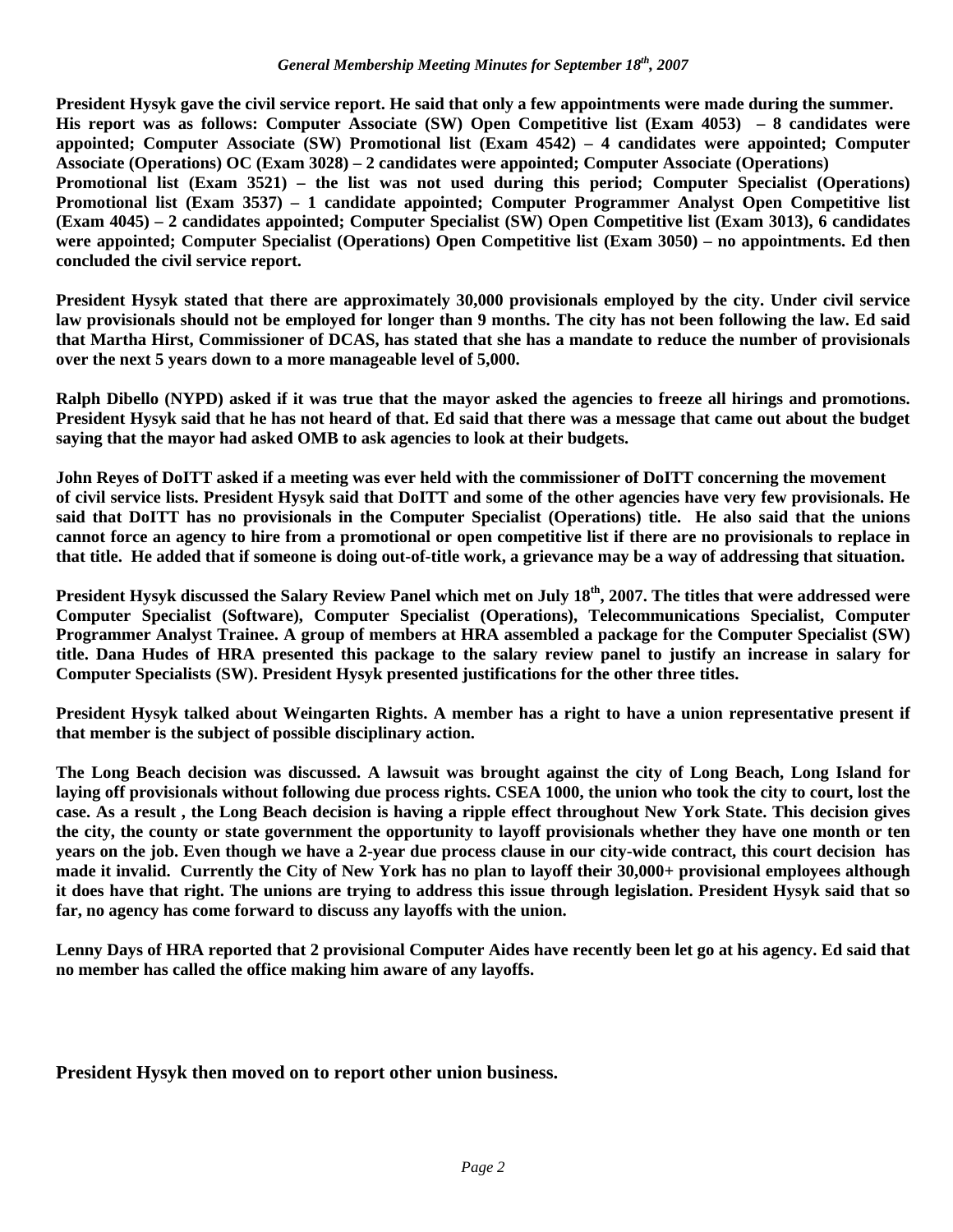## *General Membership Meeting Minutes for September 18th, 2007*

**NYCHA may be possibly laying off people in October. President Hysyk said that he attended a NYC Housing Authority meeting where they talked about laying off 500 workers because of a budget gap. The Local has approximately 135 members at the NYCHA. 16 of those members are provisionals.** 

**The health related concerns at 90 Church Street building still have not been addressed. This issue has now been turned over to the Legal department.** 

**City-time is coming to the Department of Buildings and the FDNY. Some agencies are using web-clock. Agencies can see what time employees turned on their computer.** 

**Unfinished Business: None.** 

**New Business:** 

**Stanley Cates of NYPD talked about the outsourcing situation that is threatening members' jobs at the NYPD. He said that management is actively engaged in trying to outsource as much work as possible. Members have complained that the management of the routers/switches has gone to an outside vendor and that the help desk is being transferred to DoITT. Stanley gave a detailed description of the outsourcing that is being done at the NYPD and concluded by submitting a report on MISD outsourcing to the executive board. President Hysyk thanked Stanley Cates for pointing out legitimate issues for this local and DC 37 to address.** 

**Desmond Power of NYPD stated that although DoITT is a city agency, much of the work that is being transferred may be done by non local 2627 members. He said that many of the job postings at DoITT are for Computer Systems Managers advertising the same job descriptions as Certified Lan Administrators. Desmond said that this is a real problem for our members. President Hysyk said that this situation is being addressed by Edgar DeJesus, the AFSCME organizer who is trying to organize the CSM (I, II) title so that we can put a halt to this problem. Ed said that he has also filed an improper practice against DOE for converting the titles of computer specialist to computer systems manager. He said that these computer managers are doing the same work that they were doing as computer specialists. Desmond added that the local should keep a record of what happens to the 20 members when the NYPD help desk is outsourced to DoITT later this year. Ed said that whenever an agency transfers a function involving members, they have to meet with the union.** 

**President Hysyk stated that when a member is functionally transferred from 1 city agency to another agency, their annual leave and sick leave does carry-over. Overtime and comp-time does not have to be accepted by the new agency.** 

**Artie Kellam wanted to know if the salary review report for computer specialist could be posted on the website so that other members could view it. President Hysyk said that he will look into this request.** 

**Mike Sturza (DoITT) gave a status on the upcoming Mumia case. He alerted the members about an emergency protest demonstration that may occur if the appeals court reinstates the death penalty or denies him a new trial.** 

**Fred Gibson of DoITT asked if the local's newsletter was approved by the executive board. President Hysyk said that the newsletter was in place before. It was suspended but never done away with and does not require executive board approval. He said the local only had to pay for the postage and mailing which is a budget item. The production of the newsletter was done with in-house staff with no cost to the local. Ed said that members can submit ideas for articles via email or fax.**